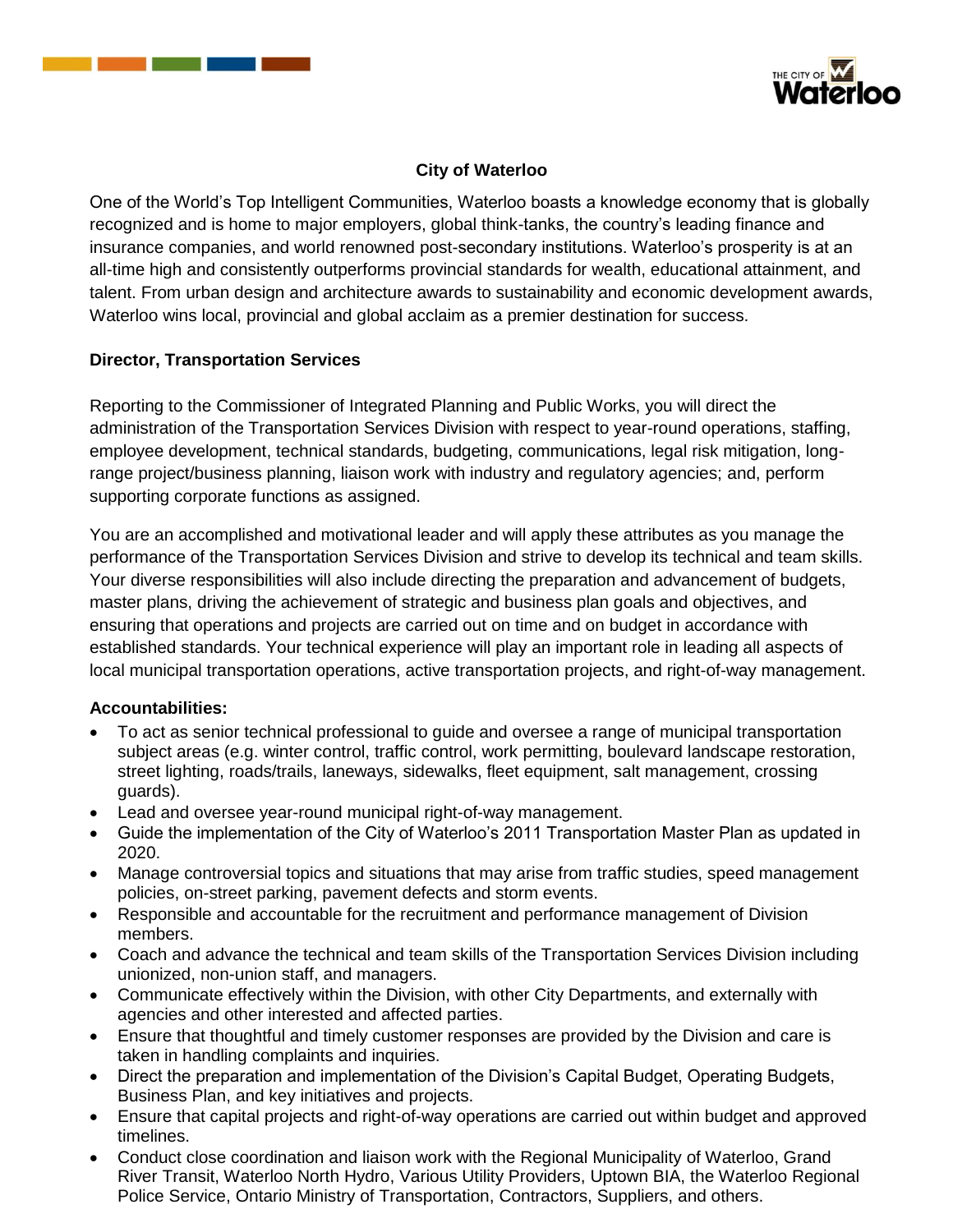- Research, develop and implement best practices, standard services, policies and procedures, build effective relationships with community groups, external agencies and other local municipalities including the Cities of Kitchener, Cambridge, and the Townships of Woolwich and Wilmot.
- Review, interpret, and analyze the results of traffic studies including collision and speed data, turning movements, trip-destination analysis, pedestrian crossings, bike lanes, and other variables.
- Guide staff on the proper application of the MTO's Traffic Manual and Minimum Maintenance Standards set out by the Province of Ontario.
- Oversee emergency response relative to winter control operations.
- Prepare, review, edit and quality control staff reports, email and briefing notes to City Council.
- Participate actively as a member of the Integrated Planning and Public Works Management Team, and City's Operational Management Team.
- Apply best practices in municipal transportation, engineering, and construction.
- Attend and present at Council meetings and field inquiries from elected officials and members of the public.
- Manage staff performance and development of technical skills to optimize effectiveness.
- Represent the City to the public, media and external stakeholders during in-person meetings and virtual settings.
- Ensure that all applicable health and safety requirements of the Province of Ontario and City of Waterloo are implemented, monitored and maintained.

## **Job Requirements:**

- University degree in Civil Engineering and designation as a licenced Professional Engineer (P.Eng.) in Ontario in good standing. Candidates possessing, or eligible for, a Limited Engineering Licence as per the requirements of the Professional Engineers of Ontario may be considered.
- A minimum eight (8) years of technical experience including a minimum of three to five (3-5) years of management experience in transportation operations and engineering in a municipal environment.
- Demonstrated working knowledge of the Highway Traffic Act, MTO Traffic Manual, O.Reg. 239/02 of the Municipal Act, TAC standards, AASHTO, and leading best practices in municipal roadway design and operation.
- Proven success in delivering results through developing and implementing effective strategies, policies, programs and systems for municipal transportation.
- Experience in preparation, implementation and monitoring of business plans with multi-million dollar capital and operating budgets.
- Positive track record of leadership and success in shaping an inclusive team culture through coaching, mentorship and individual performance management in both unionized and nonunionized settings.
- Commitment to outstanding customer service with the ability to lead, motivate, influence and work collaboratively and effectively with the public, internal customers, and other stakeholders.
- Demonstrated superior written, oral and presentation skills and with a variety of audiences including the general public, various interested and affected partners, and City Council.
- Superior problem solving and negotiation skills.
- Well-developed inter-personal and public relations skills.
- Excellent organizational skills and experience in coordinating and managing multiple activities and projects to successful conclusions.
- Strong computer skills and working knowledge of Microsoft Office (Word, Excel and PowerPoint).
- Valid MTO 'G' class driver's licence in good standing with access to reliable transportation for business use purposes is required to perform the job.
- A satisfactory police criminal records check, reference checks, and proof of education/certification requirements will be required as a condition of hire.
- Previous training in Diversity, Equity and Inclusion and Respectful Workplaces is considered an asset.